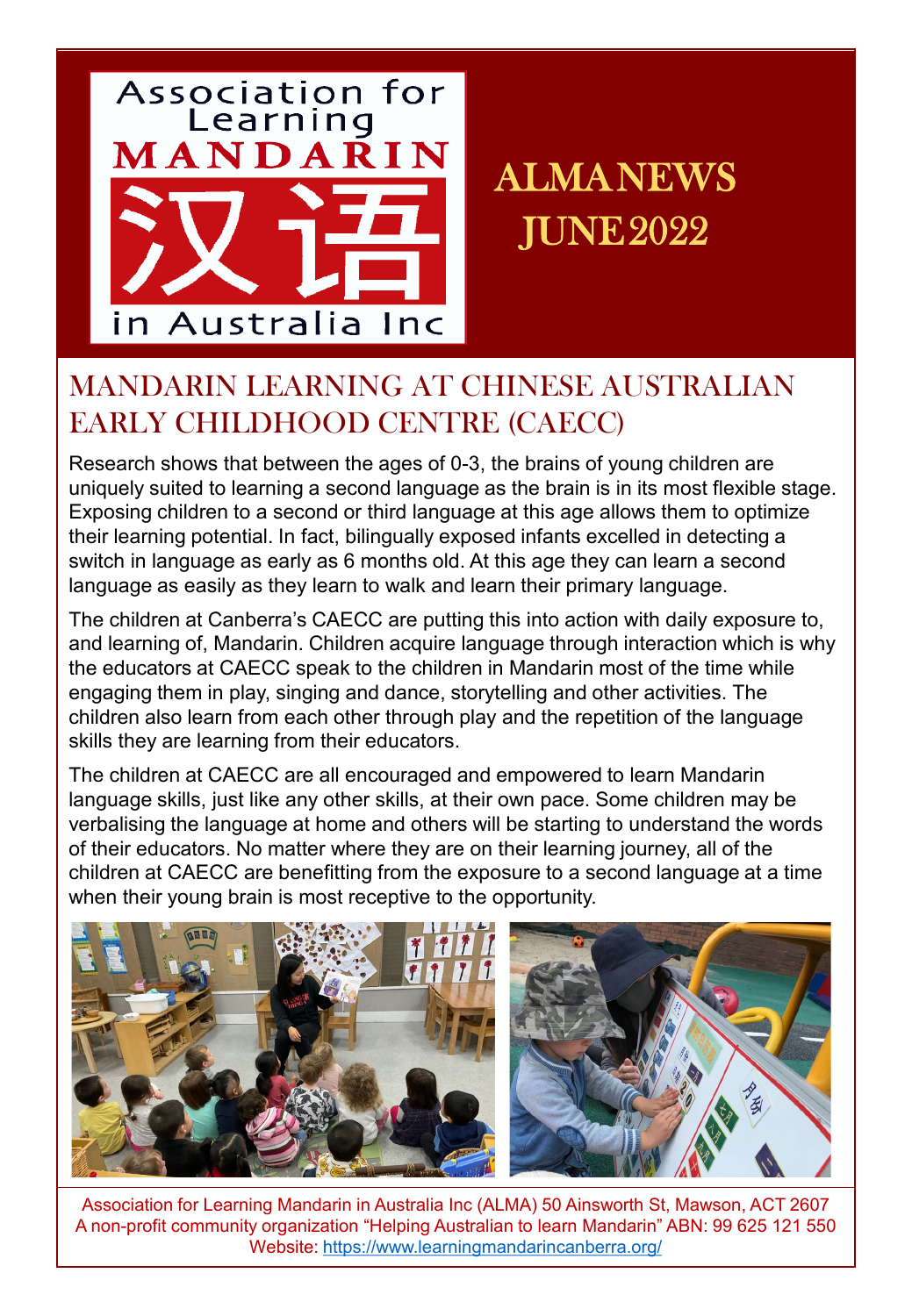# NOTE FROM THE PRESIDENT

It is hard to believe that we are halfway through the year already. It has been wonderful to see a buzz in the Centre and all the wonderful learning taking place due to the hard work and dedication of our amazing educators.

With the winter weather well and truly knocking on our door, it's a timely reminder of the importance of ensuring all children and staff are protected against pesky illnesses like flu. We are fortunate to have access to a range of services in the ACT that offer free flu vaccinations for children from 6 months to 5 years.

As you are aware the Centre held a plant sale during May. A big thank you to Annette for her hard work preparing her amazing succulent collection (right) for the plant sale. A special thank you also to all our families who purchased some succulents. All monies raised from the sales will go towards providing the children with more educational resources.

Stay warm!

**Charlotte Foster Vice-President, ALMA** 



## NEW ALMA MEMBERS

We are very pleased to welcome the following new members:

- Matthew Robertson and family
- Jingyu Yang and family
- Imkan Ali and family
- Tzu-Lin Fu and family
- Fang Lu Lim and family
- Jing wen Ou and family
- Daniela Rogerio and family
- Lana Head and family
- Feng Hong Lim and family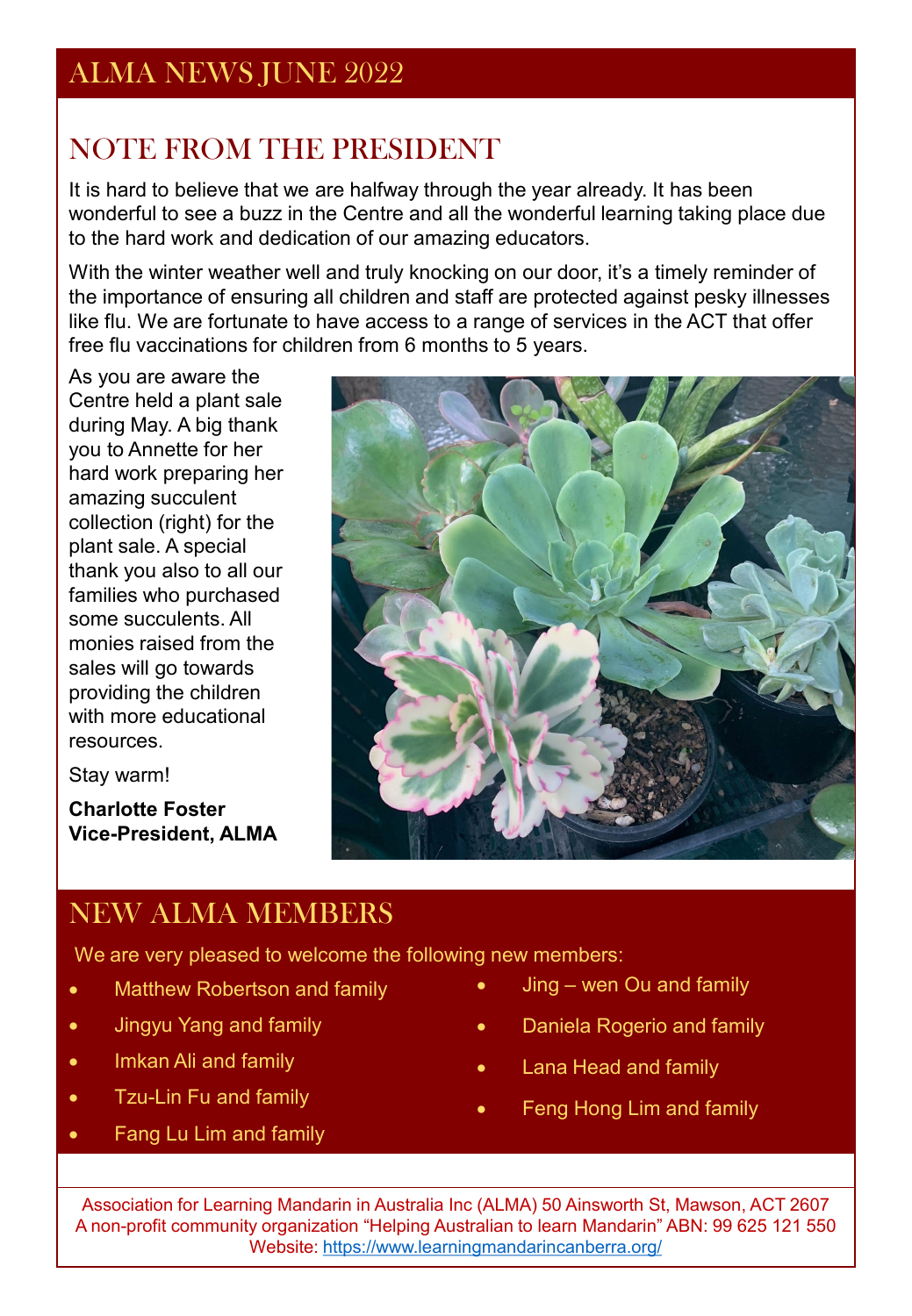## ALMA NEWS JUNE 2022

## CHINESE AUSTRALIAN EARLY CHILDHOOD CENTRE (CAECC)

We are keeping busy and warm at the Chinese Australian Early Childhood Centre.

We have had several incursions recently. The tooth fairy visited and explained to the children all about oral health and healthy foods. Following on from this the educators had a professional development session " Nourishing little minds" run by Nutrition Australia. During this session, the Educators were exposed to many learning activities that encourage children to eat healthy foods. These methods were put into practice and the Infants and Toddlers room tasted many fruits and vegetables. This also gave them an occasion to use the Mandarin words for the fruits and vegetables, a further inclusion of Mandarin learning in all our daily learning experiences and routines.

Also visiting the Centre, Greg Dymock, with his swag full of instruments, delighted the children and educators with his music and movement performance. The children had the opportunity to experience through music and movement the sounds of instruments from Australia, Africa, the Middle East, Italy, Greece, Brittany, Ireland, Hawaii, China, Spain, America and the universal kitchen (the spoons).

The preschool room children have been learning Chinese poetry, Through poetry, children will hear repetition, alliteration, rhythm, meter, and rhyme. This is another way for our children to be exposed to the musicality of the Chinese language. They will learn new Chinese words and phrases and unconsciously pick up the rise and falls of the language.

We celebrated the recent Dragon Boat Festival with many activities including making a Dragon Boat with boxes and the children playing Chinese drums. Part of the celebration also involves eating and making of 粽子, zongzi (sticky rice/glutinous rice wrapped in bamboo leaves. Our lovely Educator Qiuping made them to offer to our children.

I leave you with this quote " the benefits of being bilingual go beyond the ability to communicate in another language. Bilingualism give children an broader perspective of the world".

#### **Annette Chemin Director, CAECC**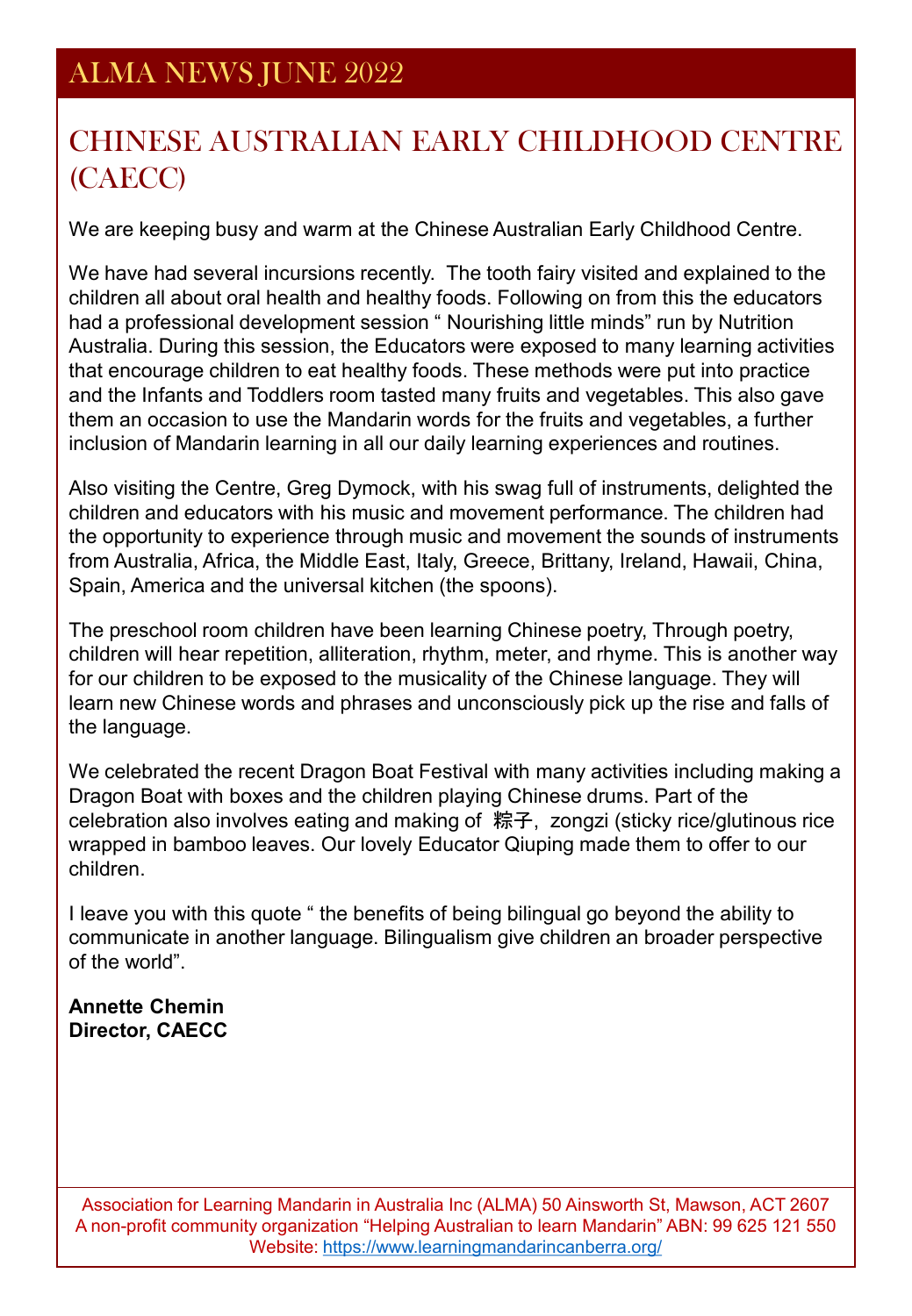## ALMA ACTIVITIES

#### **Mandarin Community Tutoring Project**

We currently have several adult learners – with various levels of Mandarin from beginner to quite advanced – looking to meet native speakers in the Canberra area to practice and improve their language skills. In return, the Mandarin speakers can make more local contacts and friends, share their knowledge of Chinese language and culture, practice their English skills, and/or learn more about teaching Mandarin.

If you are a fluent speaker of Mandarin – or know a native speaker - who has a couple of hours to spare each week and would be interested in taking part in this volunteer project, more information is available on the [Mandarin Community Tutoring page](https://www.learningmandarincanberra.org/mandarin-community-tutoring.html) of the ALMA website.

#### **Mandarin radio program on community radio 2XX**

Our weekly program aims to promote the use and learning of Mandarin in the ACT area, especially among young families, and to inform the Chinese speaking community about local events and other information of interest.

Tune in to 2XXfm on 98.3 every Friday evening at 7pm to hear a children's story in Mandarin, some music and fun songs. The program is presented bilingually by Mandy from ALMA and Xiaohui from the ACT Chinese Australian Association. The program can also be accessed online at www.2xxfm.org.au. Past programs can also be accessed through the 'On Demand' link at the same web address.

We welcome recordings of your children singing a song or reading a short story or poem in Mandarin for inclusion in the program. Hearing themselves on the radio is a great way to encourage children to speak and practice the Mandarin they are learning at home, preschool or school. Just send the recording (MP3 preferred), with a transcript if possible, to [canberraalma@gmail.com.](mailto:canberraalma@gmail.com)

ALMA gratefully acknowledges community radio 2XX and the Community Broadcasting Foundation for supporting this weekly Mandarin language program.